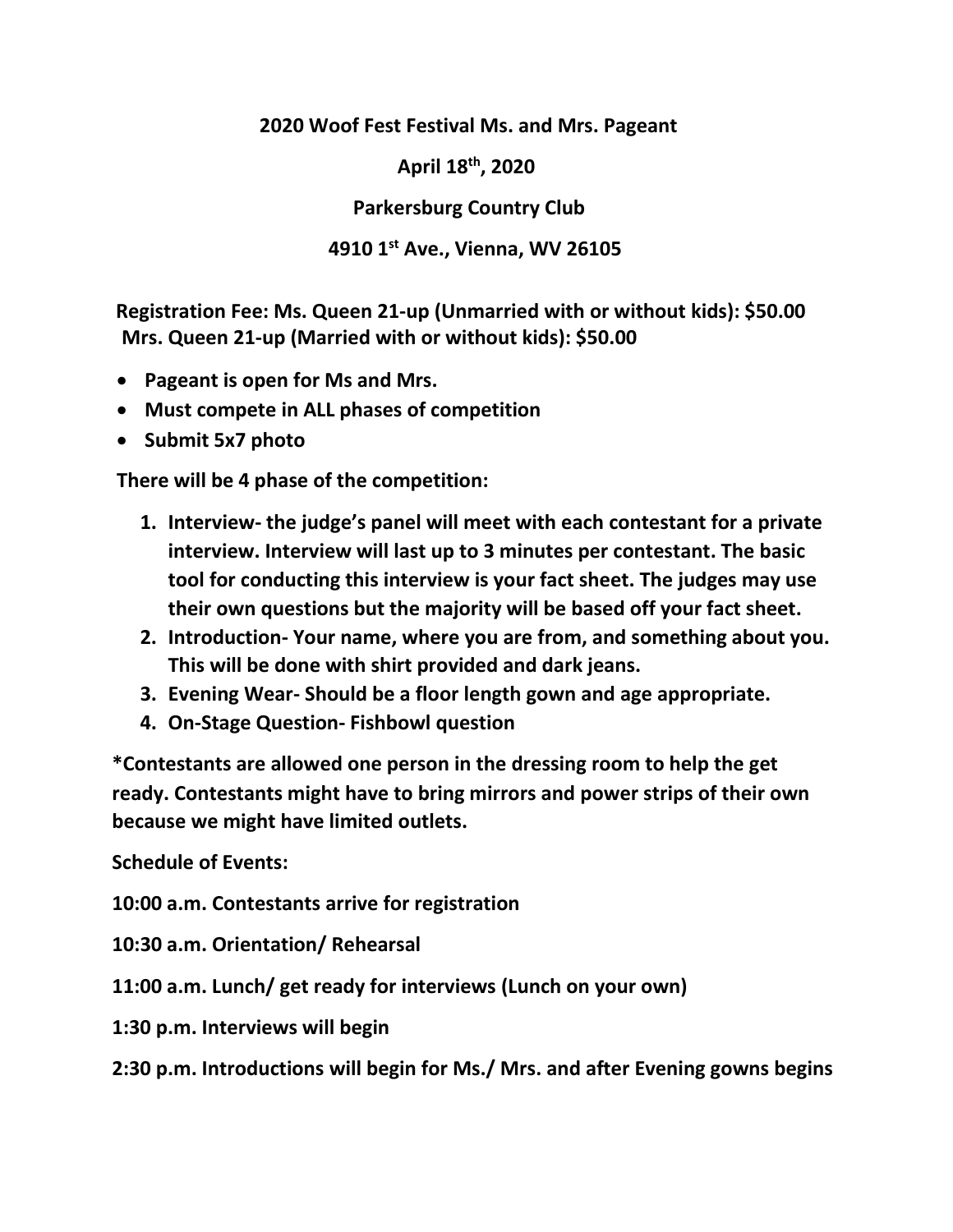**Our 2020 Woof Fest Festival Ms. and Mrs. Queen will receive a gift package, crown, and sash. Total number of contestants will determine runner-ups in each age group. The new Queens must participate in all Woof Fest and Mountwood Park activities and fundraising events for WVAFF. Miss Woof Fest Festival Queens will be under contract from until the relinquishment of her title. The winners will have to sign a contract after the pageant with the rules and regulations. The Queens may not hold another WVAFF title during their reign.**

**You must use the enclosed forms, application is one page only, and no additional pages may be attached. Please type application or use black ink. Mail application, entry fee, one black/white or colored 5x7 photo (head/shoulders only) to the address included. If you have any questions you can call me or email me: Wendi Williams 304-834-4040 [wwilliams1423@yahoo.com](mailto:wwilliams1423@yahoo.com)**

**Please make checks out to: Friends of Mountwood Park** 

**Mailing address is P.O. Box 2094, Parkersburg, WV 26102** 

**DON'T FORGET- POSTMARK DEADLINE- MARCH 31st, 2020!!!** 

**THERE WILL BE NO LATE ENTRIES ACCEPTED!!!**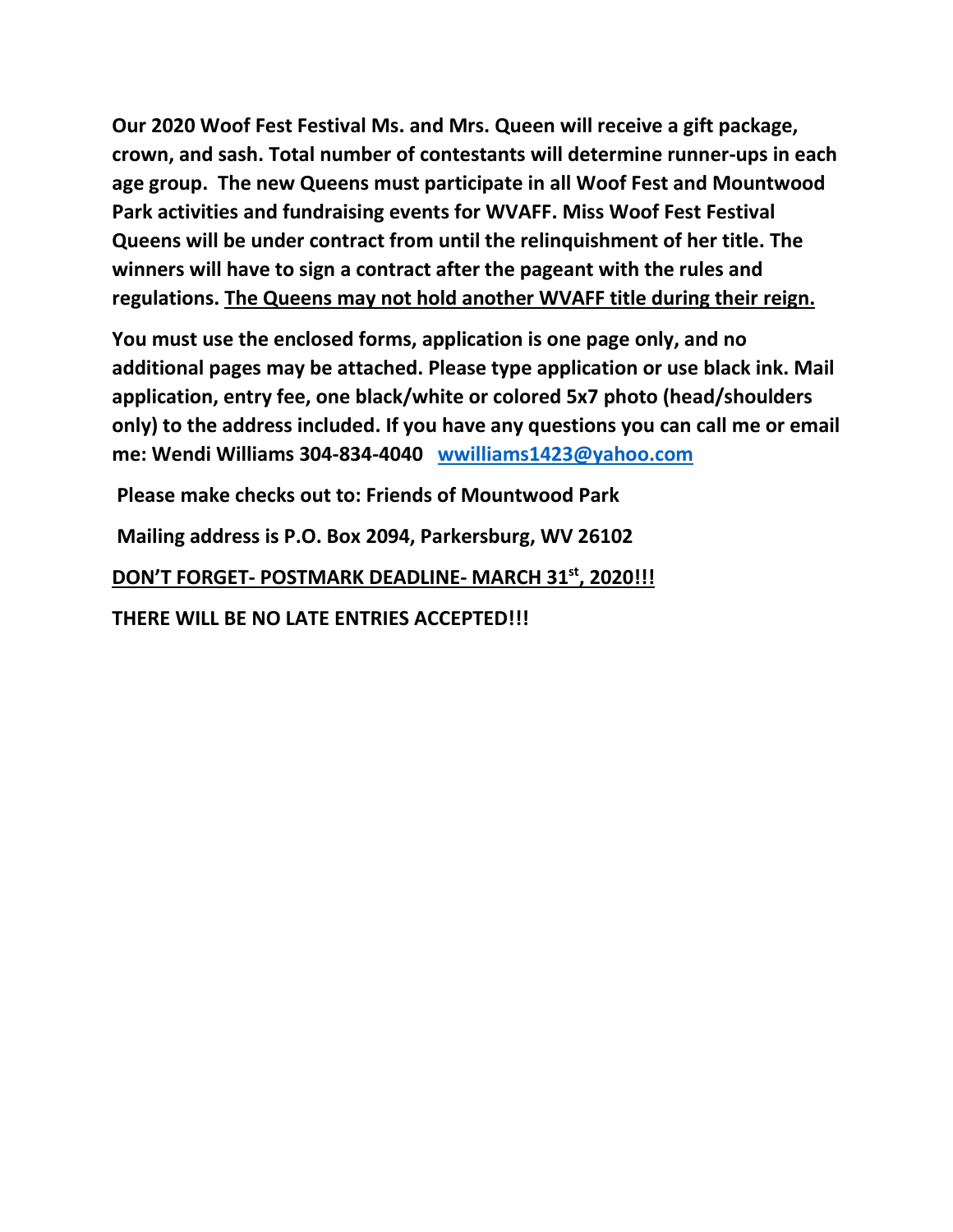## **Woof Fest Festival Pageant entry Form**

| (Typewritten or printed in black ink please)   |  |  |                                                                                         |  |  |
|------------------------------------------------|--|--|-----------------------------------------------------------------------------------------|--|--|
|                                                |  |  |                                                                                         |  |  |
| Shirt Size: ______                             |  |  |                                                                                         |  |  |
|                                                |  |  |                                                                                         |  |  |
|                                                |  |  |                                                                                         |  |  |
|                                                |  |  |                                                                                         |  |  |
|                                                |  |  | Birth Date: ______________ Age: _______ Hair: _________________ Eyes: _________________ |  |  |
|                                                |  |  |                                                                                         |  |  |
|                                                |  |  |                                                                                         |  |  |
|                                                |  |  |                                                                                         |  |  |
|                                                |  |  |                                                                                         |  |  |
|                                                |  |  |                                                                                         |  |  |
|                                                |  |  |                                                                                         |  |  |
|                                                |  |  |                                                                                         |  |  |
| Special Interests, Activities or Honors, etc.: |  |  |                                                                                         |  |  |
|                                                |  |  |                                                                                         |  |  |
|                                                |  |  |                                                                                         |  |  |
|                                                |  |  |                                                                                         |  |  |
| Three (3) Words to Best Describe Self:         |  |  |                                                                                         |  |  |
|                                                |  |  |                                                                                         |  |  |